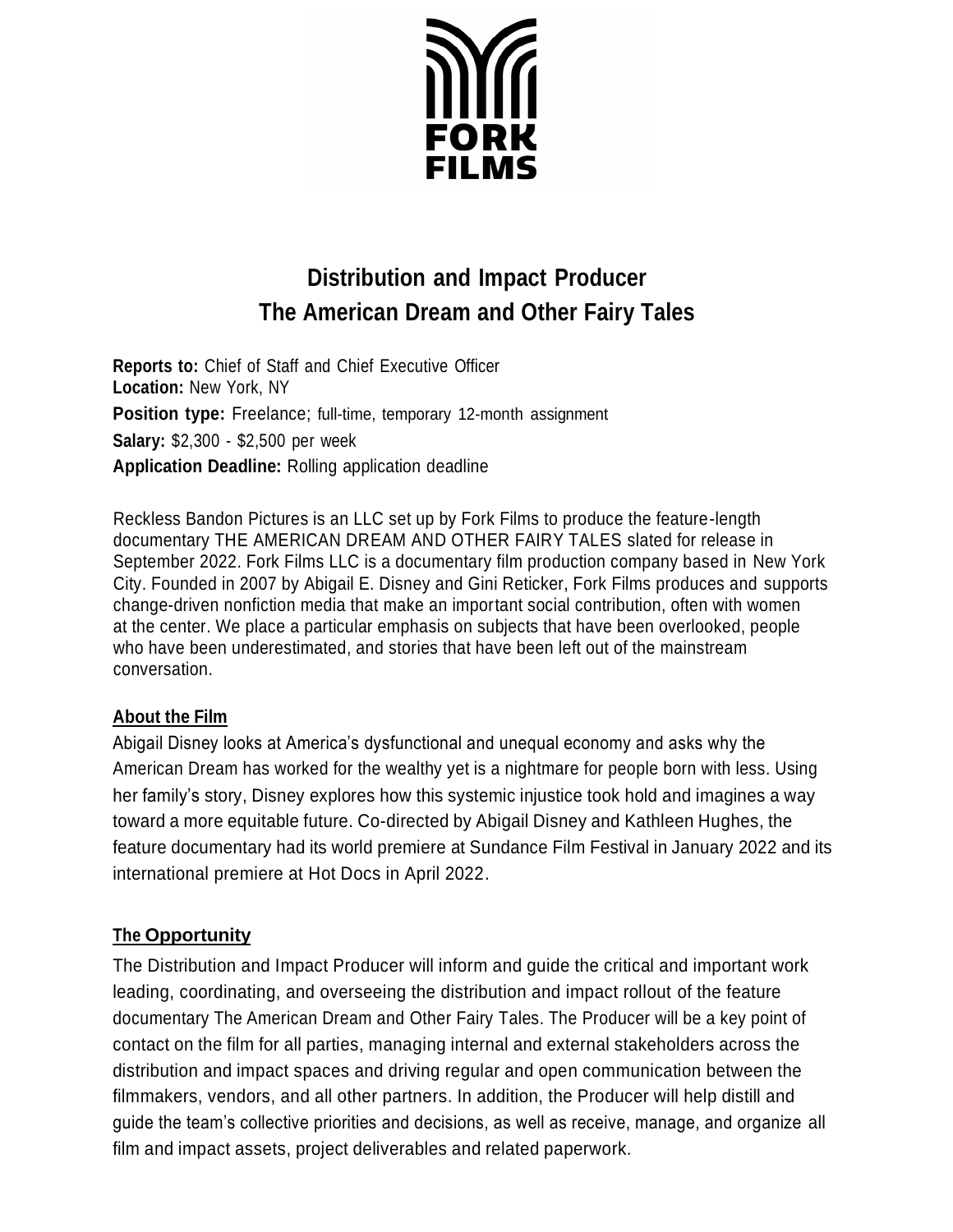

#### **What You'll Do**

#### **IMPACT CAMPAIGN SUPPORT**

Provide leadership and oversight of the impact work by:

- Acting as the primary liaison for film's impact partners, distribution partners, and communications partners, ensuring clear and regular communication and information flow between groups, including internal Fork Office team and filmmakers
- Scheduling and leading meetings and calls between partners and internal team as needed
- Managing delivery of needed deliverables including media files, posters, press stills, and written materials
- Ensuring final reports are received from impact partners and are shared with project directors Kathleen Hughes and Abigail Disney, as well as members of the Fork Office Team
- Supporting fundraising efforts by following up on donor leads, tracking pledges and gifts, and ensuring needed paperwork and reporting is completed
- Attending occasional in person meetings and events
- Technical, legal and administrative support and guidance for impact partners

#### **DISTRIBUTION SUPPORT**

- Oversee all distribution activities for The American Dream and Other Fairy Tales which will include a theatrical release and PVOD, followed by potentially all other forms of VOD, educational, international, semi-theatrical, and all other potential ancillary distribution.
- Liaise with COS, project directors, and legal on contracts with distribution partners
- Track rights and terms of distribution agreements
- Monitor project and vendor contracts and agreements to ensure contractual and reporting obligations are met and prevent conflicts during negotiations of new deals
- Manage reporting and tracking of sales, royalties, and net profit participation with COS and finance/bookkeeper.
- Manage the delivery of needed deliverables including media files, posters, press stills, and written materials
- Provide updates on all distribution activities to COS, project directors and Fork Office senior management.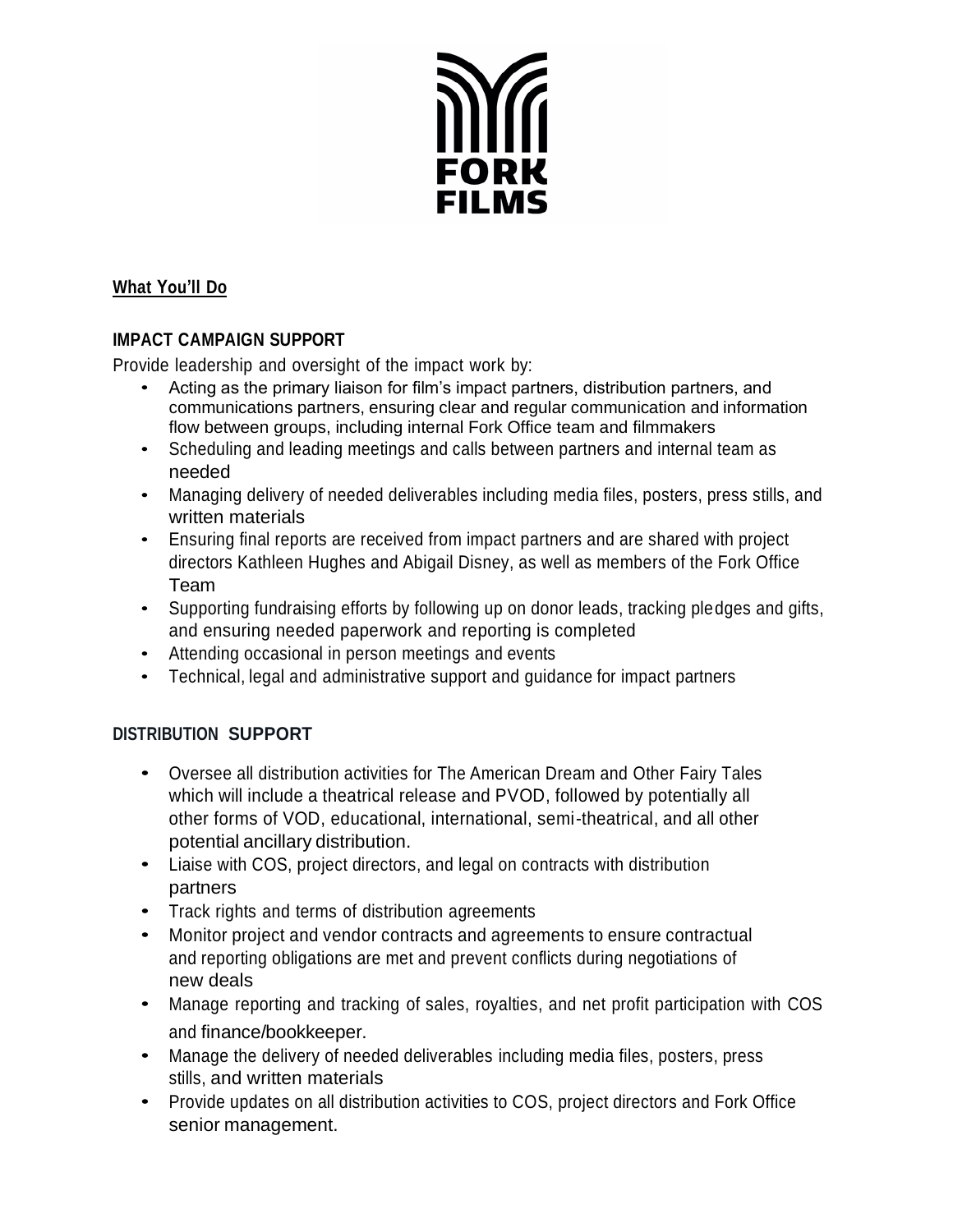

#### **FESTIVAL SUPPORT**

- Oversee festival strategy, identifying appropriate festivals to submit the film and which festival requests to accept
- Manage and track film festival submissions
- Field and service semi-theatrical, screening and festival requests that are not part of the impact campaigns:
	- consistently follow guidelines and policies specific to the film's rights
	- provide excellent customer service to institutions and organizations requesting screenings
	- coordinate deliverables for screenings such as shipping media, transcoding, or uploading/transferring video files (DCPs or HD online screening files either in coordination with a post facility or vendor and using programs such as Indee, WeTransfer, Aspera as appropriate), and sending press materials as requested
- Occasional travel coordination with support from Fork Office team

# **COMMUNICATIONS**

- In collaboration with the Communications Manager support the development of the film website
- Act as the primary point of contact between The American Dream impact teams and Fork Office / AED Communications Director
- Share relevant updates on the film's festival screenings, distribution plans, and impact and outreach work with the Communications Manager

## **The Experience You Bring**

- Strong understanding of independent documentary film distribution and impact campaigns. Experience in either or both is preferred
- Experience with post-production with regards to deliverables and media management
- Minimum <sup>7</sup> years of industry experience
- Ability to work under minimal supervision and deliver results independently
- Experience coordinating complex and multi-part projects with many involved parties
- Strong organizational thinking, skills, and working style
- Proactive and positive working outlook required, with an interest in the themes of the film around wealth and income inequality strongly preferred
- Outstanding communication skills (verbal and written)
- Proficiency in Word, Excel, and <sup>G</sup> Suite applications. Familiarity with social media and website design are a plus.
- Open to potential and occasional travel if needed